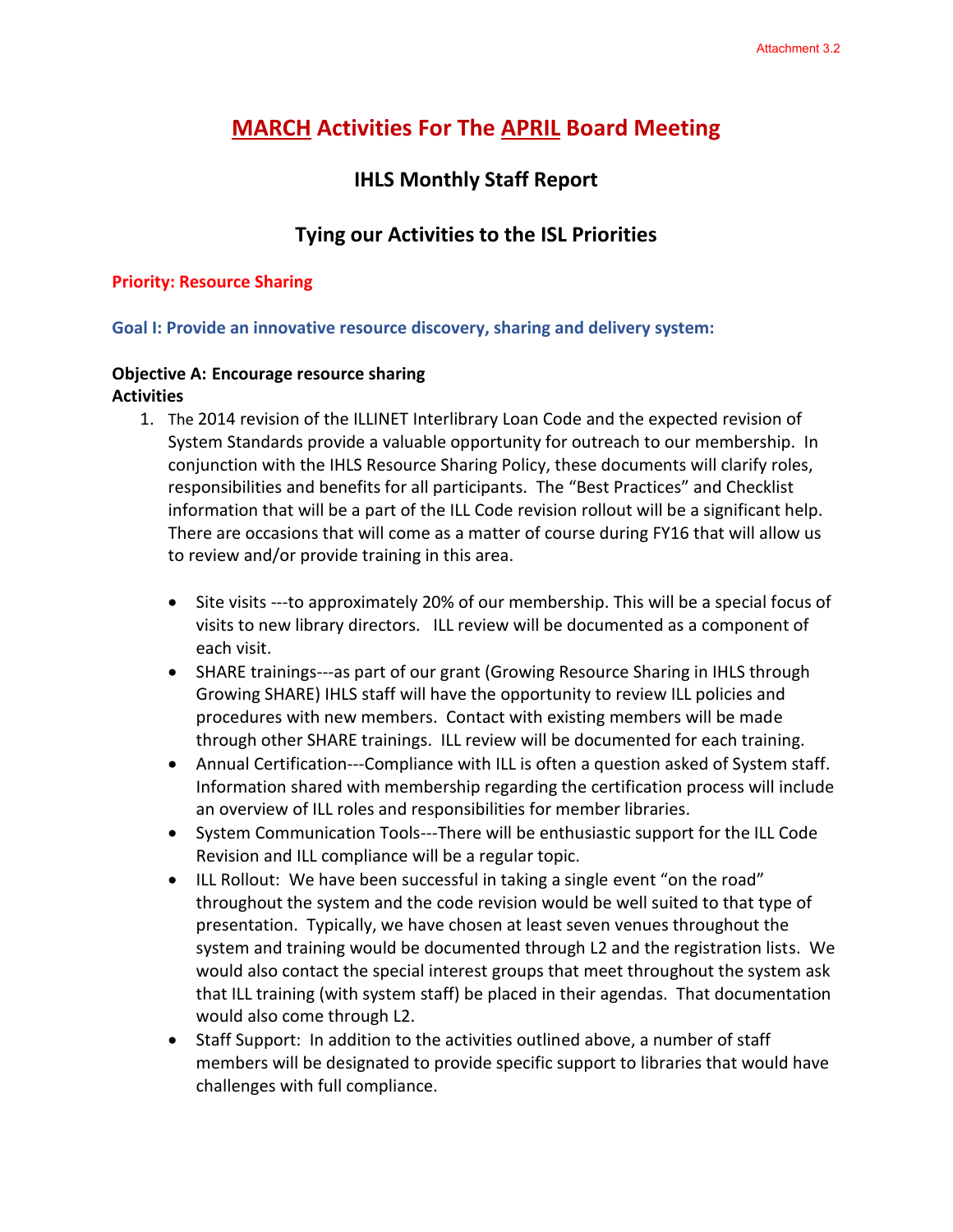|                         | <b>Circulation</b> | <b>ILL</b> | <b>Recip</b><br><b>Borrowing</b> | <b>PAC</b><br><b>Searches</b> | <b>Holdings</b> | <b>Bibs</b> | <b>Patrons</b> | # of<br><b>Circ</b><br>Lib |
|-------------------------|--------------------|------------|----------------------------------|-------------------------------|-----------------|-------------|----------------|----------------------------|
| Jun-15                  | 830,204            | 135,395    | 67,776                           | 1,253,461                     | 9,044,459       | 1,817,765   | 804,119        |                            |
| July-15                 | 784,275            | 139,522    | 65,457                           | 1,459,531                     | 9,048,654       | 1,834,549   | 806,374        |                            |
| Aug-15                  | 728,662            | 133,642    | 54,040                           | 1,462,566                     | 9,044,518       | 1,839,709   | 817,506        |                            |
| Sept-15                 | 880,528            | 149,817    | 52,764                           | 1,583,243                     | 9,059,551       | 1,840,295   | 820,009        |                            |
| Oct-15                  | 879,923            | 154,768    | 54,091                           | 1,534,168                     | 9,080,171       | 1,841,444   | 820,440        |                            |
| <b>Nov-15</b>           | 794,162            | 138,719    | 50,122                           | 1,275,520                     | 9,090,614       | 1,831,683   | 822,005        |                            |
| <b>Dec-15</b>           | 704,714            | 136,089    | 49,398                           | 1,326,196                     | 9,094,615       | 1,831,795   | 821,453        |                            |
| 2015<br><b>TOTALS</b>   | 9,603,790          | 1,722,954  | 662,672                          | 16,018,400                    |                 |             |                | 437                        |
| 2015<br><b>AVERAGES</b> | 800,316            | 143,580    | 55,223                           | 1,334,867                     |                 |             |                |                            |
| Jan-16                  | 822,641            | 147,350    | 51,799                           | 948,011                       | 9,099,690       | 1,829,956   | 822,216        | 438                        |
| Feb-16                  | 820,510            | 154,059    | 52,691                           | 1,050,676                     | 9,112,552       | 1,829,409   | 822,583        | 441                        |
| $Mar-16$                | 864,113            | 168,369    | 55,894                           | 1,124,788                     | 9,127,03        | 1,832,944   | 822,602        | 441                        |

**SHARE Statistics**

# **Objective B: Provide a framework for members to participate in a state-of the-art integrated library system.**

## **Activities**

- 1. Continue participation in the Statewide E-Books Grant opportunity.
	- Preparations began to transfer the content held within the Southern Illinois Libraries on the Go Overdrive consortium into the SHARE Cloud Library collection. This transfer will nearly double the size of our current collection.
	- Ten new libraries started participation in the Cloud Library shared collection effective April 1 (Nine public and one school library).
	- In the month of March, the Cloud Library shared collection circulated 15,401 items (13,717 eBooks and 1,684 eAudiobooks).
	- Two staff trainings and two Cloud Library launch events were provided for member libraries this month with a total number of twenty attendees.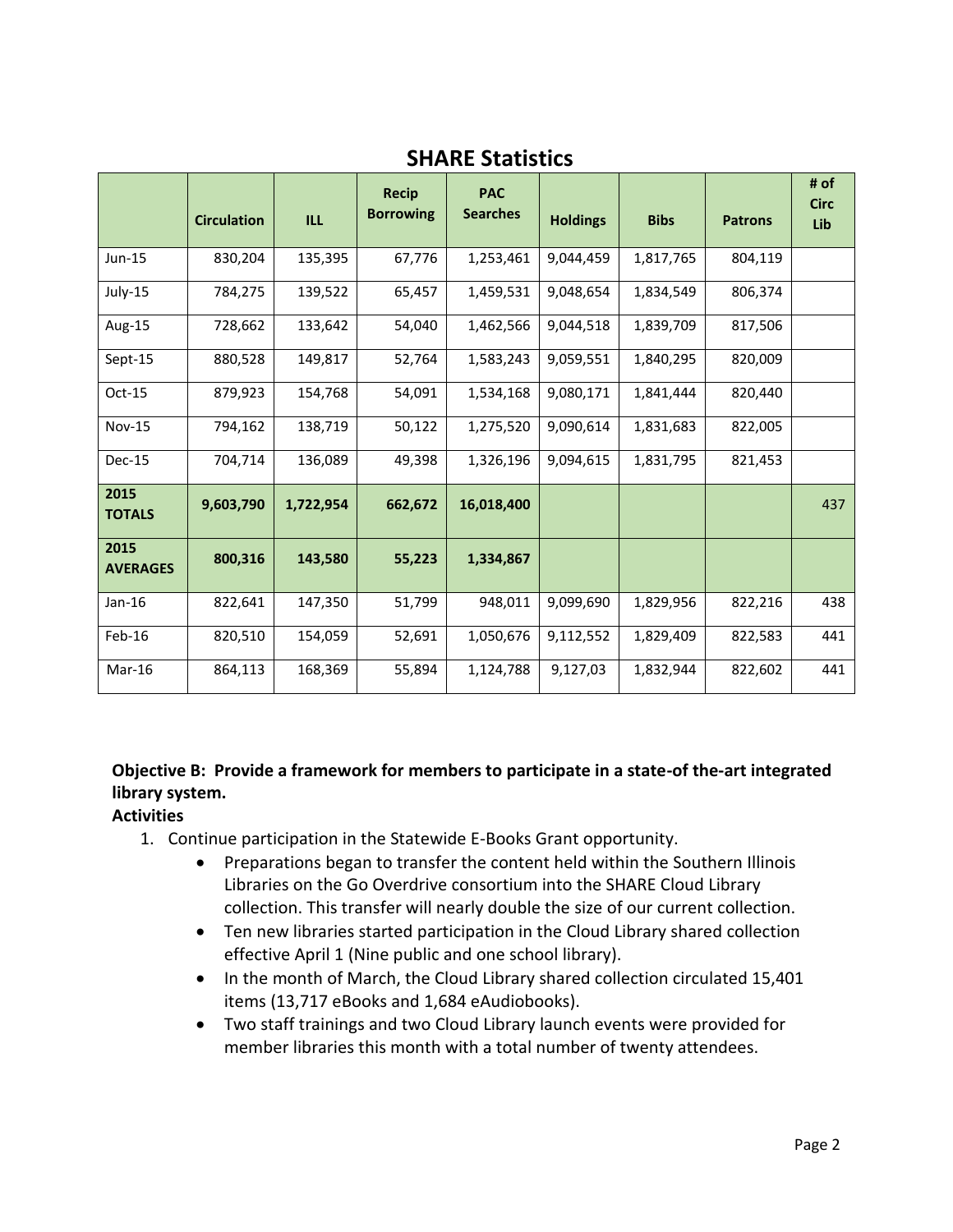- 2. Apply for appropriate grants to provide enhancements to the SHARE catalog.
	- Applied for a Sparks! Ignition grant, with the intent of starting a second Cloud library for IHLS members that are not members of SHARE. The second Cloud will have a link to the present Cloud, so that patrons of both can borrow items from both.
- 3. Promote new membership in the SHARE LLSAP through the *Growing Resource Sharing in IHLS Through Growing SHARE* grant. IHLS will continually consider opportunities to more fully involve these members in resource sharing.
	- Have communicated with four libraries that are interested in joining SHARE, if there are enough Dream grant funds left to do so.
- 4. Assist with the migration of libraries who do not wish to continue to participate in the SHARE LLSAP.
	- Have conducted several conversations with the staff at East St. Louis Community College, with regard to how to manage their collection, since they anticipate shutting down library operations in May, due to the budget crisis.
- 5. Continue the development and enhancement of the SHARE website to meet the informational and training needs of the IHLS libraries. Provide software and technical support for members of the LLSAP.
	- A committee of SHARE staff members have been working on "overhauling" the SHARE website, to make the information provided easier to find. The revised website should be up and running sometime this summer.

#### **Objective C: Ensure the integrity of bibliographic records.**

**Activities**Maintain the requirement that all bibliographic records (with the exception of equipment, on order and E-book) must be OCLC derived records and have an OCLC control number to ensure database standards and mitigate duplicate records.

- Staff corrected and enhanced 818 items that had non-OCLC bibs in the SHARE database during February.
- 1. Support a Cataloging Center operation for SHARE Full members for copy and original cataloging of MARC bibliographic records and the creation of local authority records to enhance recovery. Service options are Cataloging Library (Full member meets continuing education requirements for cataloging staff and performs own cataloging); Barcoding A Library (Full member sends all new materials to Center for copy and original cataloging and assessed fee based on percentage of library's materials budget); Barcoding B Library (full member sends new materials as needed for original cataloging and assessed fee of \$10 per item cataloged). Any item that meets the Cataloging Maintenance Center's (CMC) eligible collections criteria for free cataloging is passed on to the CMC.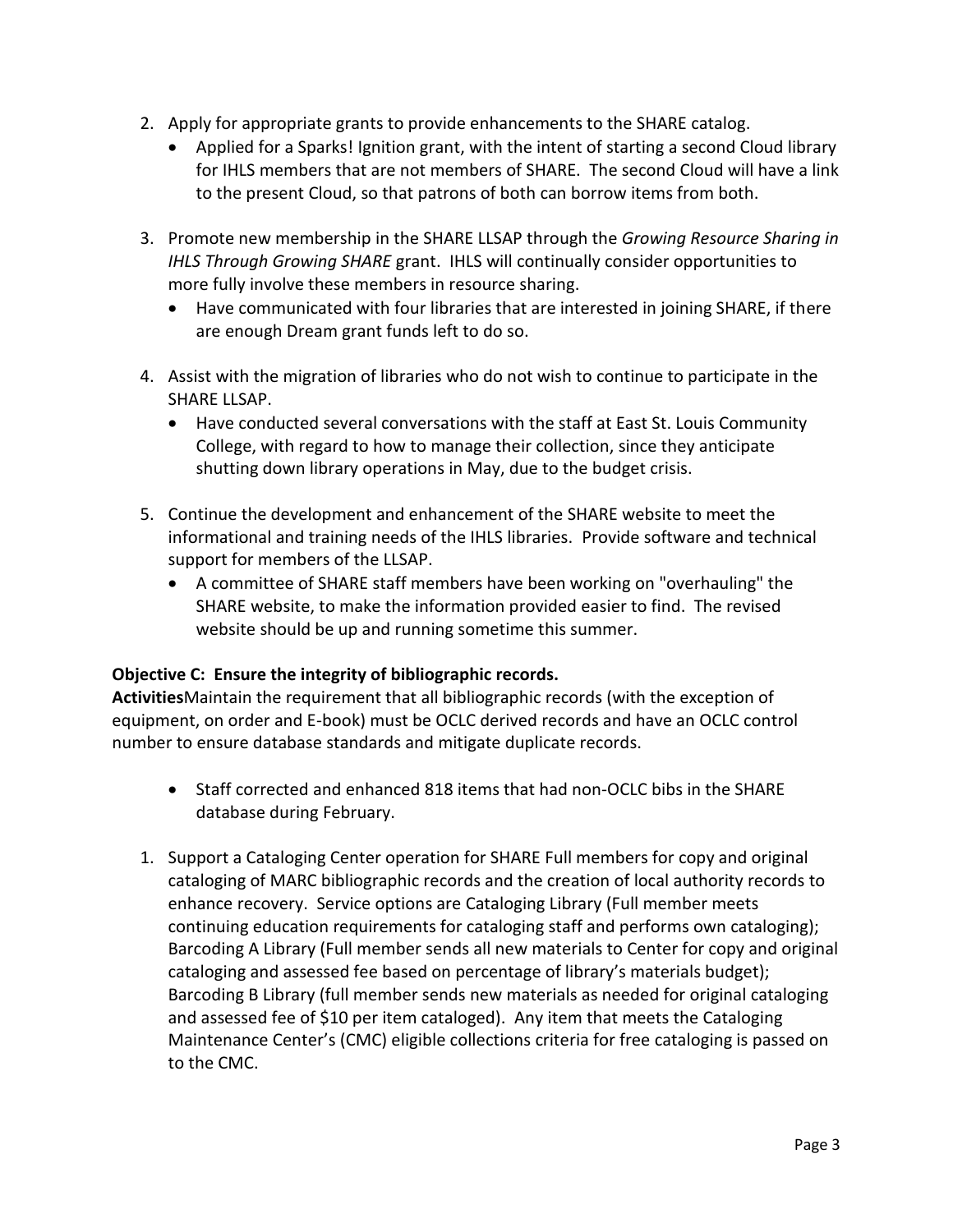- Cataloged 1014 items in March for SHARE member libraries.
- Imported 222 that qualify has \$3 Bib bibliographic records.
- Cataloged 1064 retrocon items in March for new libraries joining SHARE.
- Cataloged 244 items in March through the CMC.
- Created 150 on order bibs in March.
- 2. Provide appropriate training for cataloging.
	- 15 classes or sessions on cataloging, barcoding, serials, searching/matching were held during March, with 174 attendees for 366 contact hours.
	- Provided Cataloger's Training session via Adobe Connect.
	- Visited three new libraries that are joining SHARE.
	- Provided Cataloger's Workdays.
	- Answered member libraries' questions, phone calls and emails concerning cataloging.
- 3. Evaluate the current methods utilized for ensuring the quality of the database through cataloging.
	- Merged 787 bibliographic records in the SHARE database. Edited 1597 bibliographic records, and corrected 263 item records.
- 4. Evaluate the efficacy and fee models associated with the Cataloging Center operation for possible revision.
	- Working with schools and libraries for to review costs and find best option.
	- Working on Acquisitions and possibilities for more libraries to use the module.

## **Objective D: Operate Cataloging Maintenance Centers on behalf of libraries in Illinois. Activities**

- 1. Fulfill NACO (Name Authority Cooperative Program of the PCC) obligation by creating a minimum of 100 name or uniform title authority records per year.
	- 18 name authority records in February were created by staff.
	- 6 local series heading authority records in March were created by staff.
- 2. Continue support of LLSAP database cleanup efforts in LLSAP.
	- Staff corrected and enhanced 713 items that had non-OCLC bibs in the SHARE database. 105 were retrieved from the member libraries and OCLC bibs fully enhanced.
	- Cataloged 244 items in February through the CMC
- 3. Cooperate with Illinois State Library staff to identify statewide cataloging needs and develop strategies to meet them, prioritizing statewide initiatives that require cataloging expertise to ensure statewide access and resource sharing assistance with projects as agreed upon.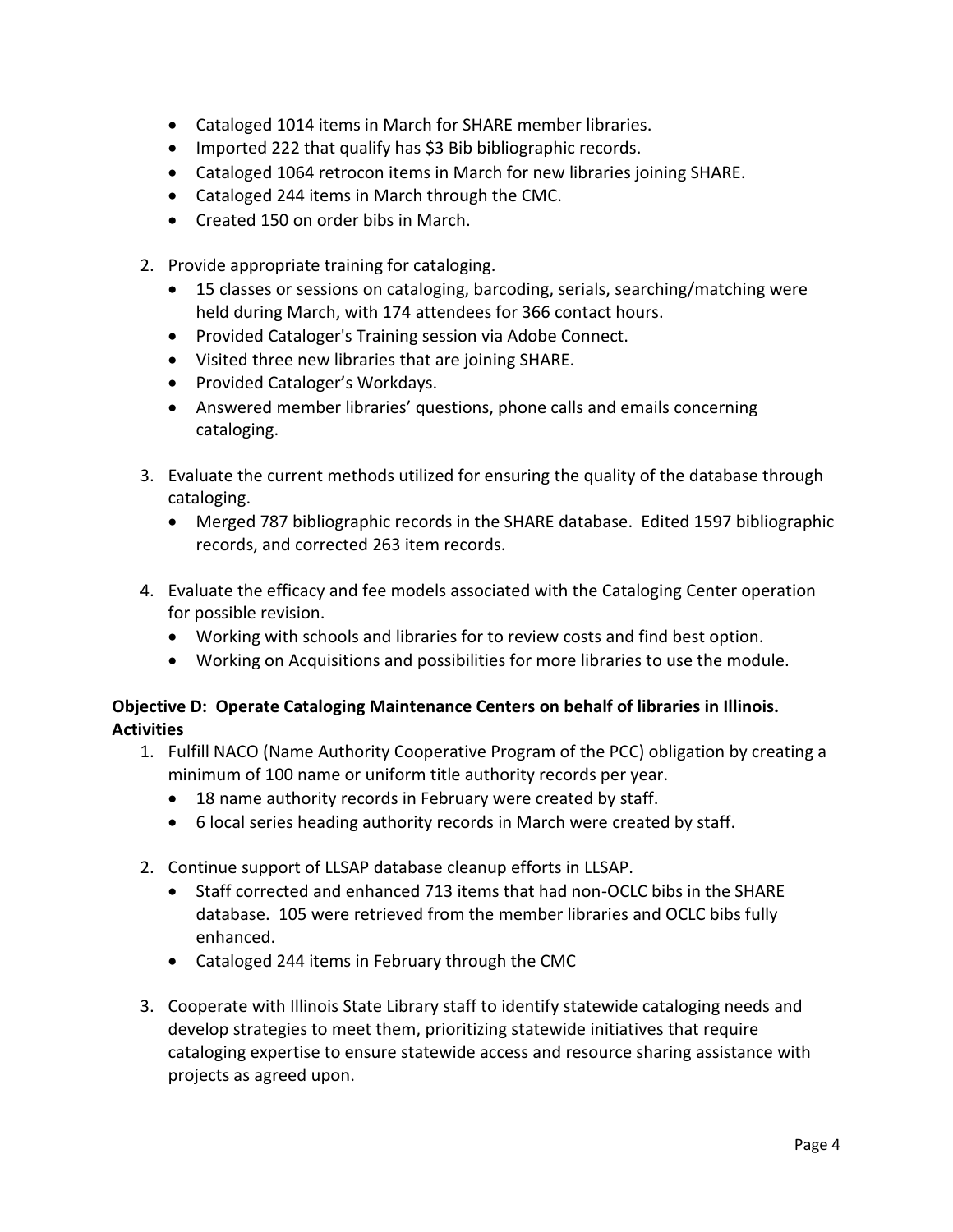- Continue work on documents from Meadville Lombard Library for the Digital Grant. Transcription of the other documents that were digitatalized continues.
- Transcription of the papers from the Chicago Botanical Gardens continues, with several additional completed.

**Goal II: Provide a sustainable delivery system that provides the best service possible for Illinois libraries and their users.** 

# **Objective A**: **Ensure that IHLS delivery of library materials is accurate, timely, and meets member library needs.**

## **Activities**

- 1. Working in concert with ISL, RAILS and CARLI, continue the implementation of recommendations from the Delivery Advisory Committee.
	- Working on L2 data to make sure it is accurate. Illinois State Library has created a map using that data. https://www.cyberdriveillinois.com/departments/library/delivery/delivery-servicemap.html
- 2. Conduct quarterly counts of library materials and continue to refine the counting methodology.
	- May 16 through 20 will be the next delivery count week
- 3. Sort materials daily to ensure all materials are distributed during the next scheduled delivery.
	- All hubs are meeting the daily sort for delivery the next scheduled day for the library
- 4. Develop methods to deliver training to member libraries on labeling, packaging, and other preparation of library materials with the goal of improving delivery time.
	- Working on a video to promote libraries and how delivery facilitates the sharing of resources

| <b>MARCH 2016</b> | Delivery picked up<br>/delivered | <b>ILDS Delivery</b><br><b>Items to Hub</b> | <b>ILDS Delivery</b><br><b>Items from Hub</b> |  |
|-------------------|----------------------------------|---------------------------------------------|-----------------------------------------------|--|
| Champaign         | 261,631                          | 39,414                                      | 34,925                                        |  |
| Du Quoin          | 130,248                          | 27,031                                      | 25,231                                        |  |
| Edwardsville      | 199,986                          | 39,550                                      | 35,247                                        |  |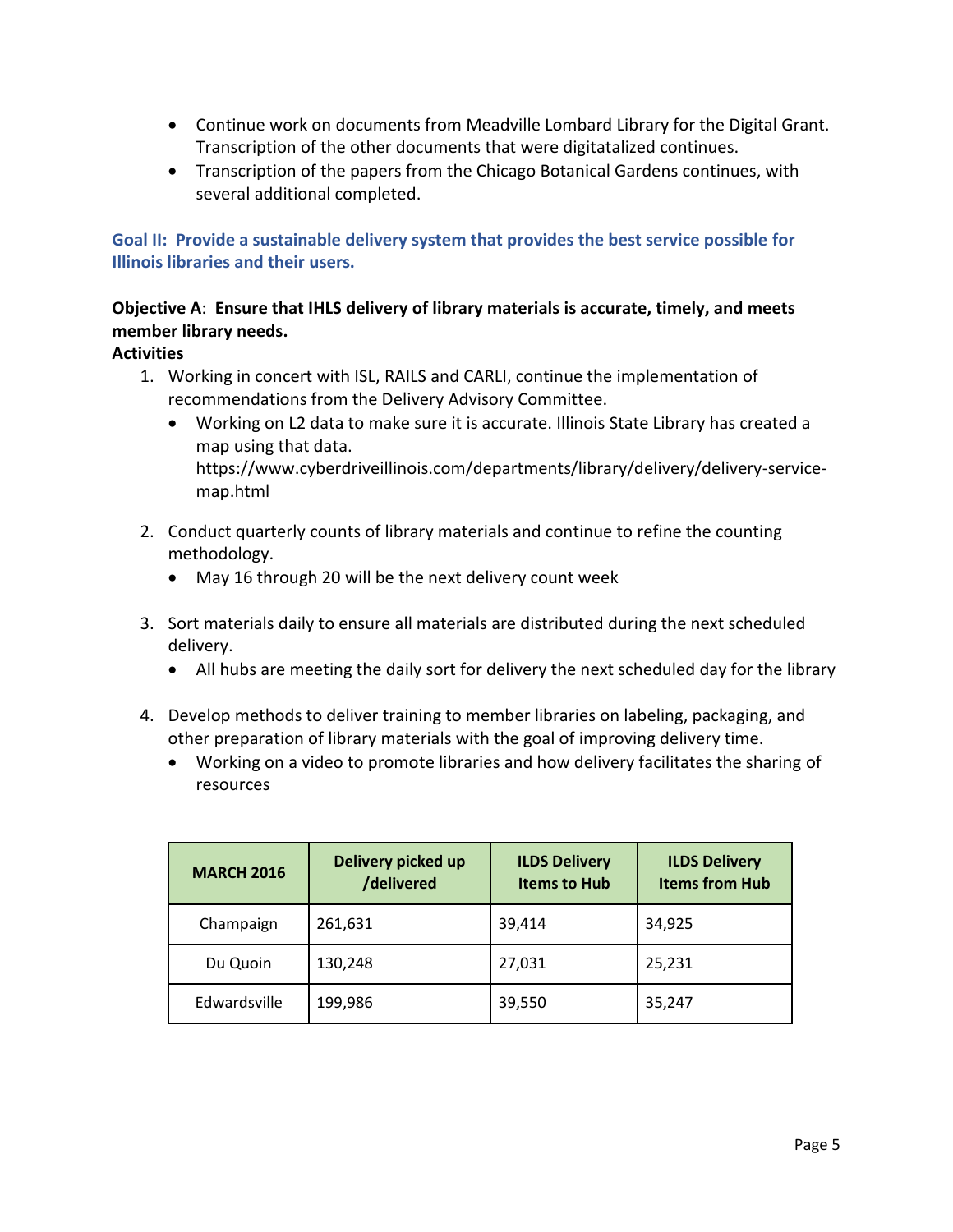## **Priority: Illinois Machine Sub-lending Agency**

**Goal: Provide good customer service and well maintained machines to patrons of the Talking Books Program.** 

#### **Objective: Support the statewide machine lending program located in Du Quoin. Activities**

- 1. Contract with the Illinois State Library to manage statewide services.
	- Required monthly reports were submitted to NLS.
- 2. Serve all persons eligible for service within the state of Illinois as stipulated in the agreement with NLS.

|                   | C <sub>1</sub> s Sent | <b>DS1s Sent</b> | <b>DA1s Sent</b> | <b>BARD Inquiries</b><br><b>Responded To</b> |
|-------------------|-----------------------|------------------|------------------|----------------------------------------------|
| <b>July 2015</b>  | 29                    | 72               | 225              | 15                                           |
| August 2015       | 43                    | 55               | 236              | 17                                           |
| September 2015    | 15                    | 24               | 284              | 7                                            |
| October 2015      | 34                    | 4                | 317              | 11                                           |
| November 2015     | 34                    | 12               | 250              | 18                                           |
| December 2015     | 13                    | 6                | 217              | 14                                           |
| January 2016      | 13                    | 11               | 239              | 9                                            |
| February 2016     | 12                    | 9                | 282              | 13                                           |
| <b>March 2016</b> | 25                    | 30               | 783              | 10                                           |

- 3. Participate in the planning, coordination and evaluation of Illinois Talking Book Service, and ensure appropriate provision of services by staying informed of current procedures and trends related to Talking Books, the National Library Services/Library of Congress and librarianship in general.
	- 01/05- Manager participated in Parents of Children with Vision Loss Conference conference call.
	- 01/14- IMSA participated in meeting with IHLS director regarding transfer of machine agency to State Library due to funding cuts.
	- 01/20- IMSA staff meeting.
	- 01/27- Manager participated in monthly NLS conference call.
	- 02/04- Manager participated in Parents of Children with Vision Loss Conference conference call.
	- 02/22- IMSA staff meeting.
	- 02/23- IMSA participated in meeting with HR representative and Director regarding transition out of IHLS.
	- 02/24- Manager participated in monthly NLS conference call.
	- 03/01- Manager participated in Parents of Children with Vision Loss Conference conference call.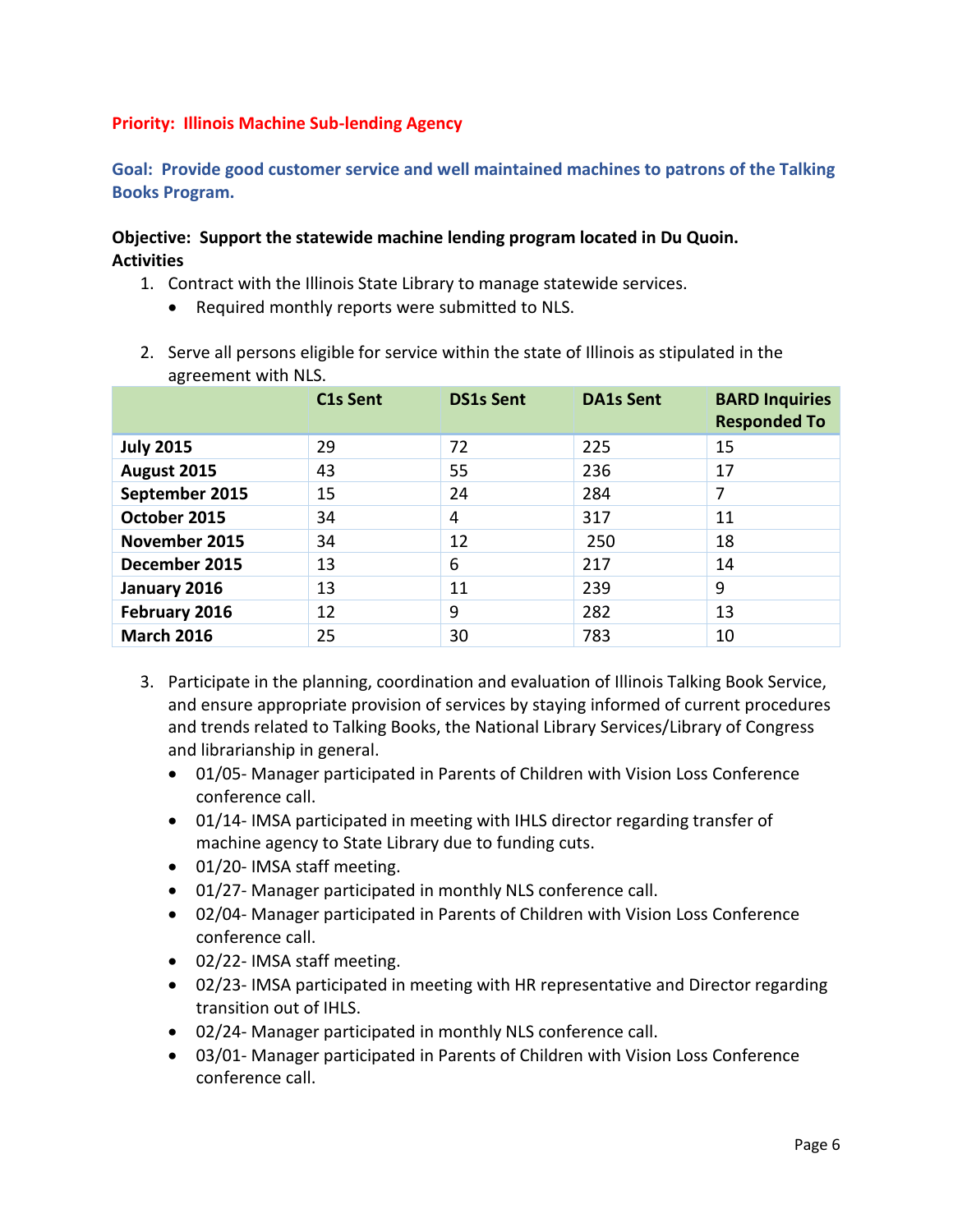- 03/11- Manager participated in conference call for Illinois State Talking Books Advisory Board conference call.
- 03/30- Manager participated in monthly NLS conference call.
- 4. Ensure the efficient and successful provision of service in accordance with the Revised Standards and Guidelines.
	- Responded to all BARD requests in a timely and efficient manner.

### **Priority: Provide timely and pertinent information to member libraries**

#### **Goal: Effective and efficient communications with member libraries and partners.**

## **Objective A**: **Provide various mechanisms to ensure good communications with member libraries and partners.**

**Activities**

- 1. Maintain an interactive website to assist member libraries in effective utilization of IHLS services and promote member forums.
	- New grant opportunities were added to the new Grants page on the IHLS website was updated.
	- New discounts were added to the Vendor Discount page on the IHLS website.
- 2. Utilize web conferencing tools to support member communications such as Connect with Leslie which uses the Adobe Connect platform.
	- In addition to the Board Update and information on the Board elections, Connect with Leslie also gave an overview of the Active Shooter Training for IHLS staff.

#### **In FY16**

- 1. In concert with membership, system staff will strive to make communication with stakeholders as efficient and timely as possible.
	- Reviewed news feeds for information of interest to IHLS members such as grants, upcoming continuing education opportunities, and member news to be included in the IHLS newsletter.
	- The IHLS newsletter, Moving Forward Together, was sent each week to over 2,100 subscribers.

#### **Priority: Administrative Activities**

#### **Goal 1: Ensure effective utilization of IHLS resources**

**Objective A**: **Ensure fiscal accountability Activities:**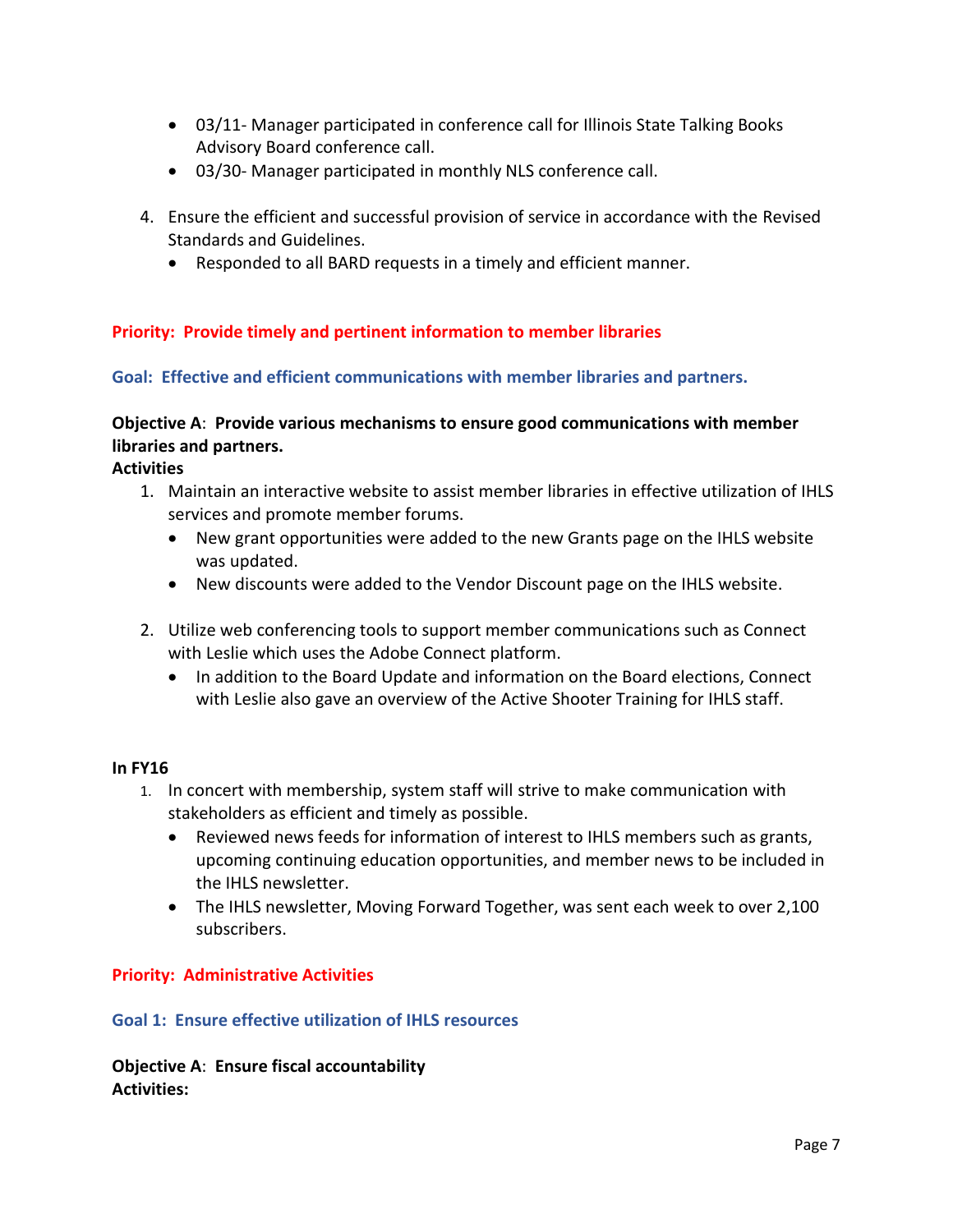- 1. Support the business operations of IHLS through monthly financial reports, payroll, accounts payable, and accounts receivable.
	- Disbursed 120 Accounts Payable Checks.
	- Prepared and processed two payrolls.
	- Prepared February 2016 Bill Payment, Credit Card Transaction, Statement of Revenues and Expenditures, and Balance Reports for IHLS Finance Committee and Board of Directors.
	- Generated and mailed 158 accounts receivable invoices.
	- Received and posted 110 accounts receivable cash receipts checks.
	- Received and entered 158 accounts payable invoices.
- 2. Provide cost recovery based continuing education opportunities for member libraries using external facilitators or presenters.
	- Worked on scheduling two Autism Awareness Training sessions in April.
- 3. Maintain IT support for IHLS staff including support of videoconferencing and Adobe Connect, as well as computer and server support.
	- Upgraded Internet speed at Edwardsville office to support the offsite backups from the co-location SHARE facility.
	- Updated firewalls with new software.
	- Backed up laptops of employees that are no longer employed for archiving purposes.
	- Work with all staff in IHLS to increase security and productivity while trying to keep the network as secure as possible.

#### **Objective B**: **Employ qualified, professional, accountable staff**. **Activities**

- 1. Recruit and employ qualified personnel of diverse backgrounds to carry out the mission and goals of IHLS. Increase the applicant pool by participating in local community events, college job fairs and advertising current openings with culturally diverse media and professional organizations.
- 2. Continue monthly staff meetings as well as expand the Hi-Five local meetings that can update staff in each location about weekly activities.
- 3. Develop and implement a wellness program.
	- Six employees advanced to the final phase of the weight loss challenge.